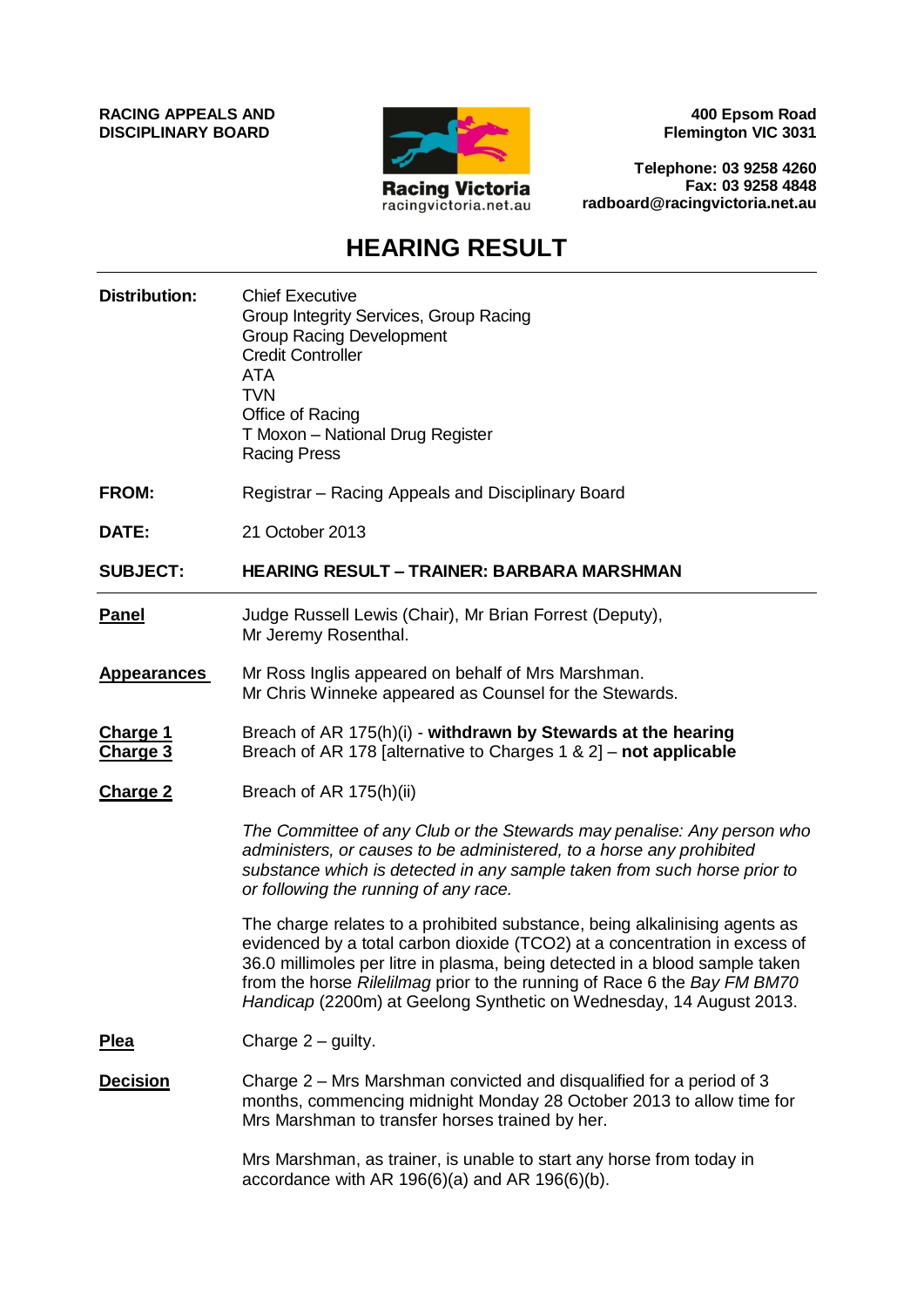Pursuant to AR 177 *Rilelilmag* disqualified as 6th placegetter in Race 6 the *Bay FM BM70 Handicap* (2200m) at Geelong Synthetic on Wednesday, 14 August 2013 and the places amended accordingly:

*6 th – Countcool, 7th – Princess Madeline.*

**Georgie Gavin Registrar - Racing Appeals and Disciplinary Board**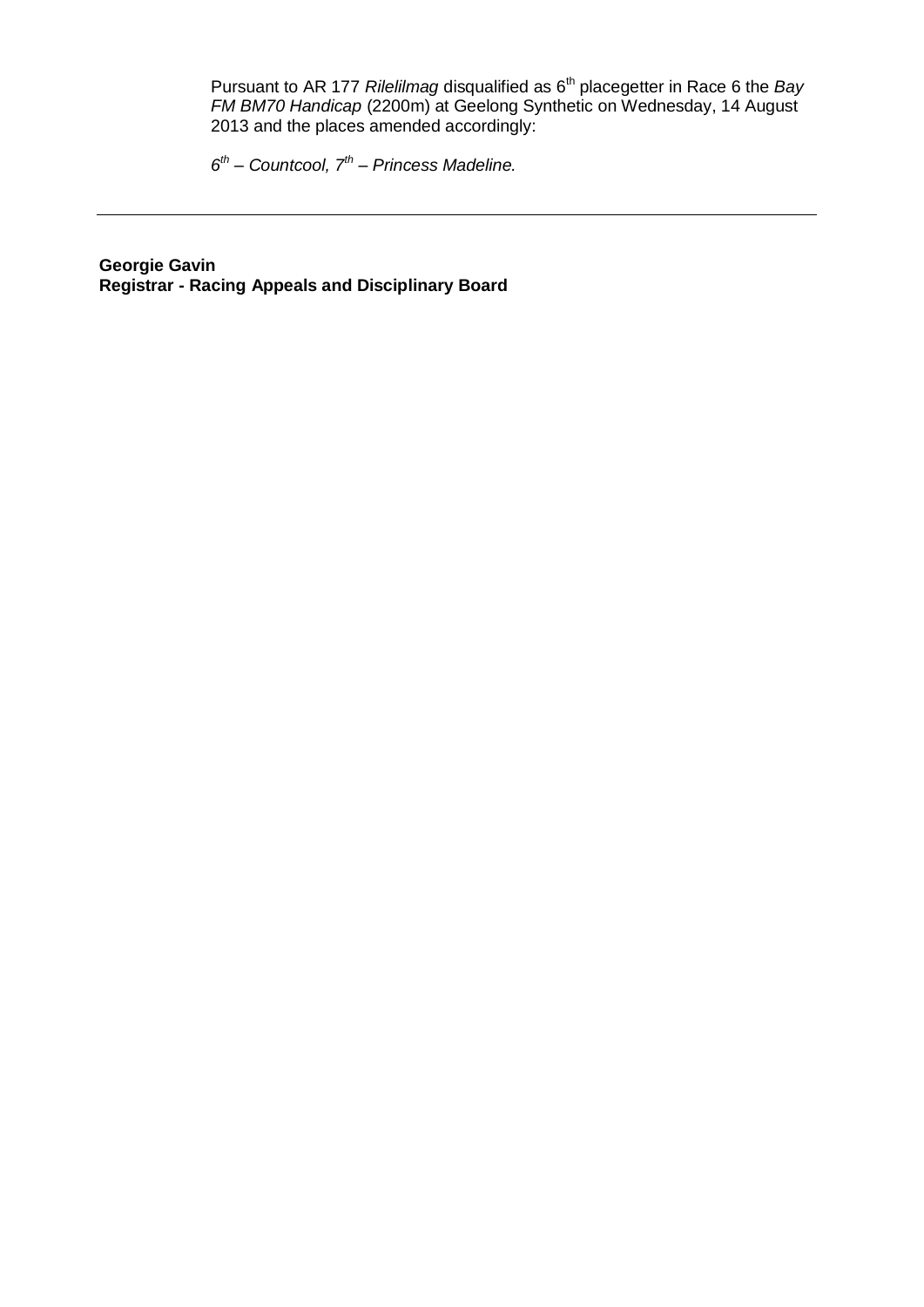# **TRANSCRIPT OF PROCEEDINGS**

### **RACING APPEALS AND DISCIPLINARY BOARD**

\_\_\_\_\_\_\_\_\_\_\_\_\_\_\_\_\_\_\_\_\_\_\_\_\_\_\_\_\_\_\_\_\_\_\_\_\_\_\_\_\_\_\_\_\_\_\_\_\_\_\_\_\_\_\_\_\_\_\_\_\_\_\_

**HIS HONOUR JUDGE R.P.L. LEWIS, Chairman MR B. FORREST, Deputy Chairman MR J. ROSENTHAL**

#### **EXTRACT OF PROCEEDINGS**

#### **DECISION**

## **IN THE MATTER OF THE BAY FM BM-70 HANDICAP OVER 2200 METRES AT GEELONG SYNTHETIC ON 14/8/13**

#### **HORSE: RILELILMAG**

**TRAINER: BARBARA MARSHMAN**

#### **MELBOURNE**

#### **MONDAY, 21 OCTOBER 2013**

MR C. WINNEKE appeared on behalf of the RVL Stewards

MR R. INGLIS appeared on behalf of Ms B. Marshman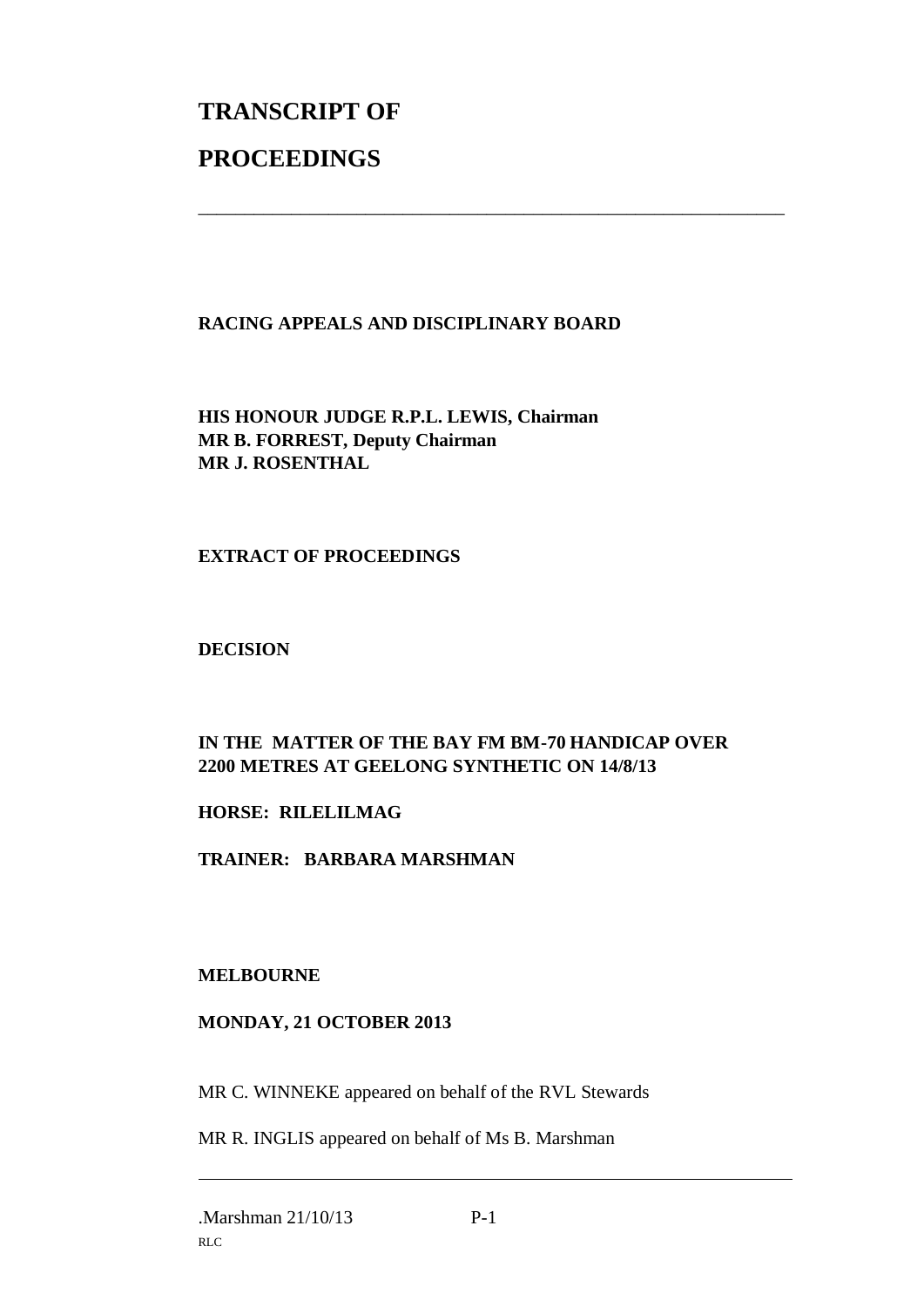CHAIRMAN: Barbara Marshman, you have pleaded guilty to the charge of administering or causing to be administered to a horse trained by you, namely, Rilelilmag, a prohibited substance prior to its running in a race at Geelong on 14 August 2013, the prohibited substance being a total carbon dioxide concentration in excess of 36.0 millimoles per litre in plasma, detected in a blood sample taken prior to the running of the race. The actual reading upon analysis was 38 millimoles per litre in plasma and the referee sample revealed a reading of 37.9.

The Stewards' case, which relied heavily on the opinion of Dr Stewart, is that the detected reading occurred as a result of an administration by way of stomach tubing on race morning.

Mrs Marshman denies any race-day administration and her counsel, Mr Inglis, submitted that his client was the victim of unknown circumstances. Mrs Marshman, in her evidence, claimed that the last administration of alkalinising agents was on race eve and was possibly more than she had intended. The Board rejects her explanation and therefore she gains no credit by way of mitigation.

It was suggested by Mr Inglis that the horse had an unusually high resting TCO2 level. However, in the Board's view, the analysis of Racing Analytical Services Ltd renders this proposition highly improbable.